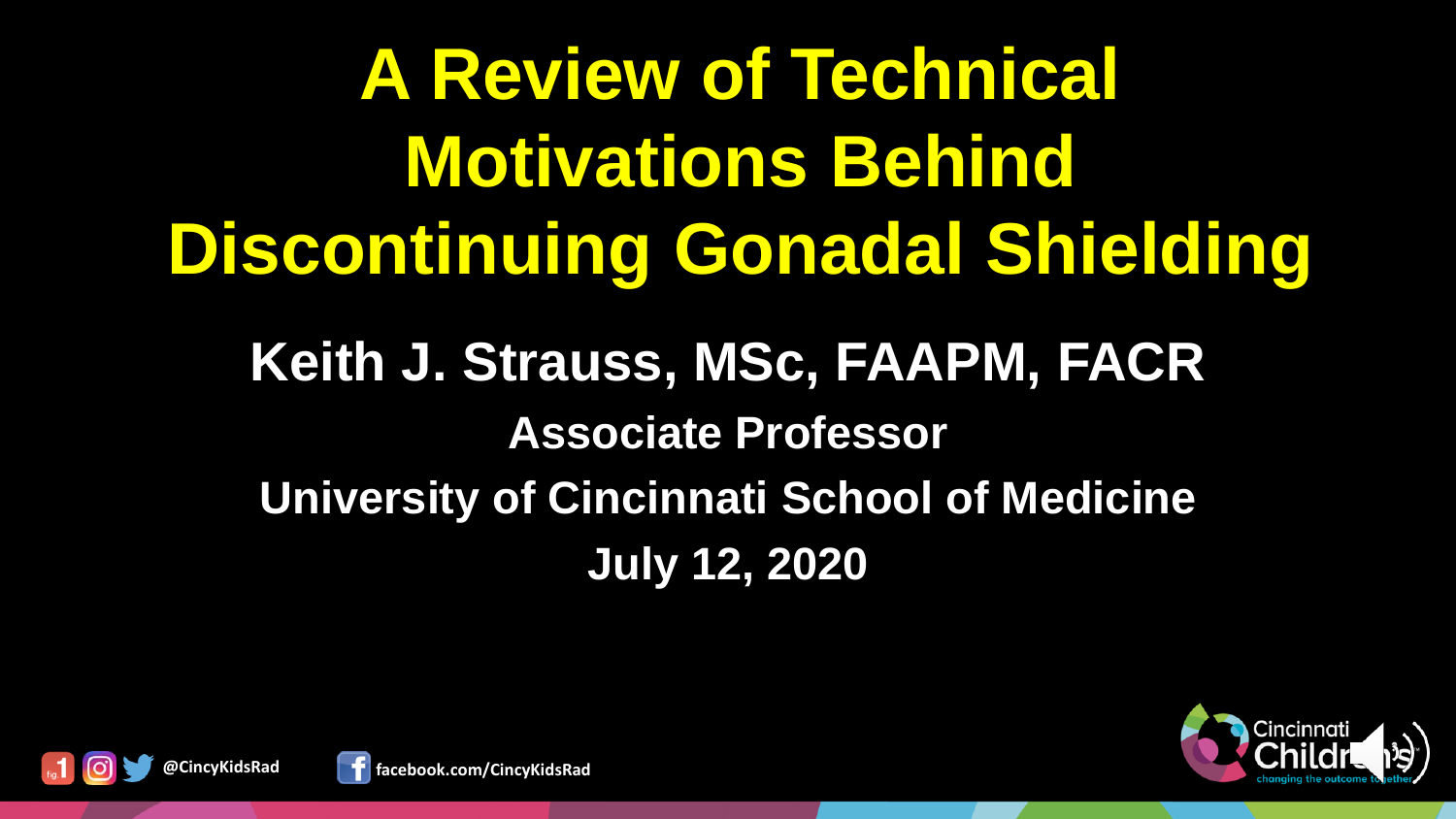# **Introduction**

- **Define gonadal shielding**
- **Dose reduction of 'ideal' shielding**
	- **Impact of additional filtration in x-ray beam**
	- **Depth of the gonad**
- **Factors that reduce effectiveness of 'ideal' shields?**
	- **Scatter radiation**
	- **Challenges of gonadal shield positioning and negative impact on 'ideal' shielding**
- **Radio-Sensitivity of the gonads?**

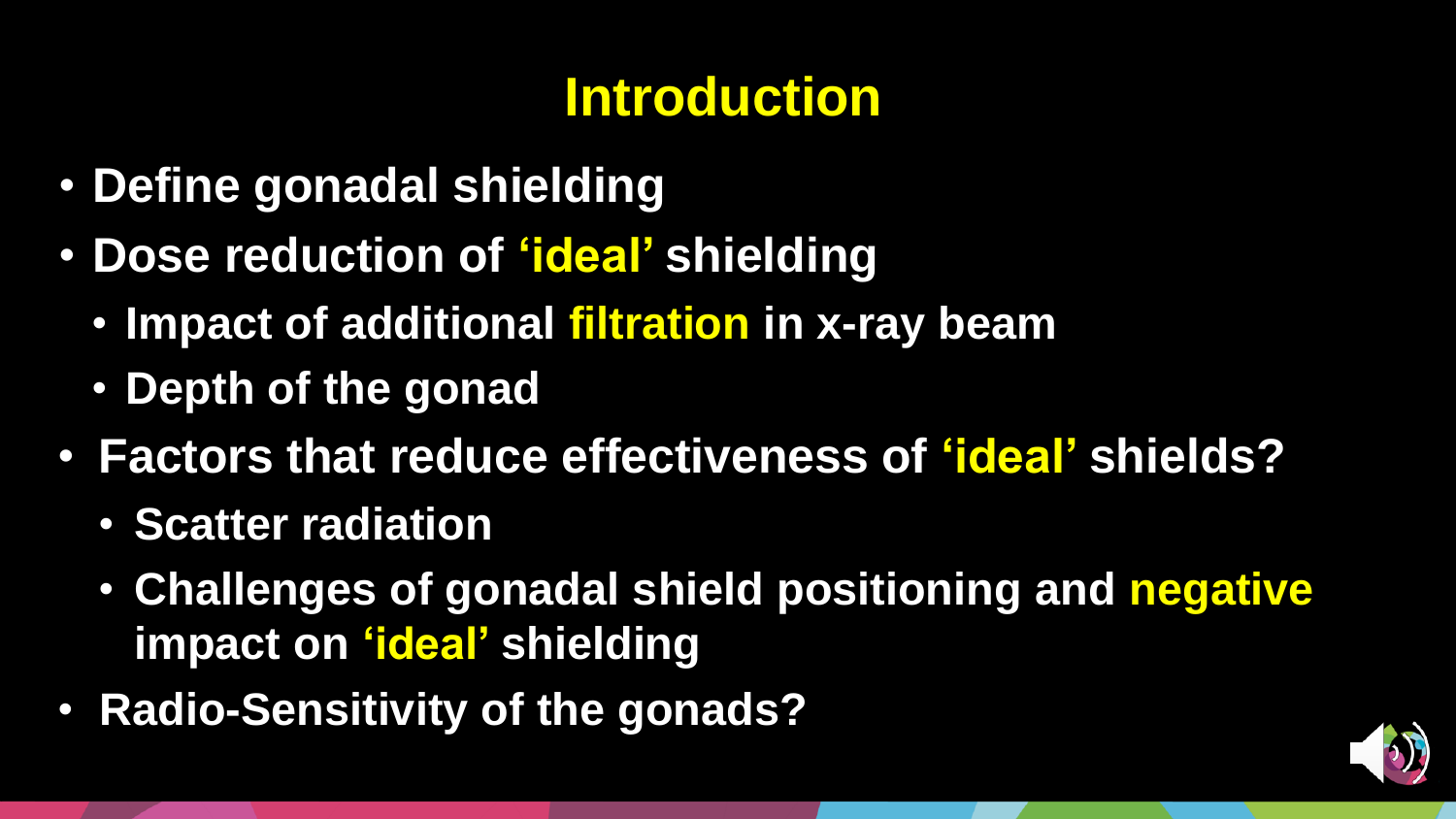## **What is Gonadal Shielding?**

- **Placement of a shield, typically Lead equivalent material, on the surface of the patient to directly shadow and protect the male or female gonads from ionizing radiation beneath the shield.**
- **Practice began in the early 1950s.<sup>1</sup>**
- **1. Magnusson W. A device for the protection of the testicle in roentgen examination of adjacent organs and bones.** *Acta Radiol***. 1952; 37(3-4):288-290**

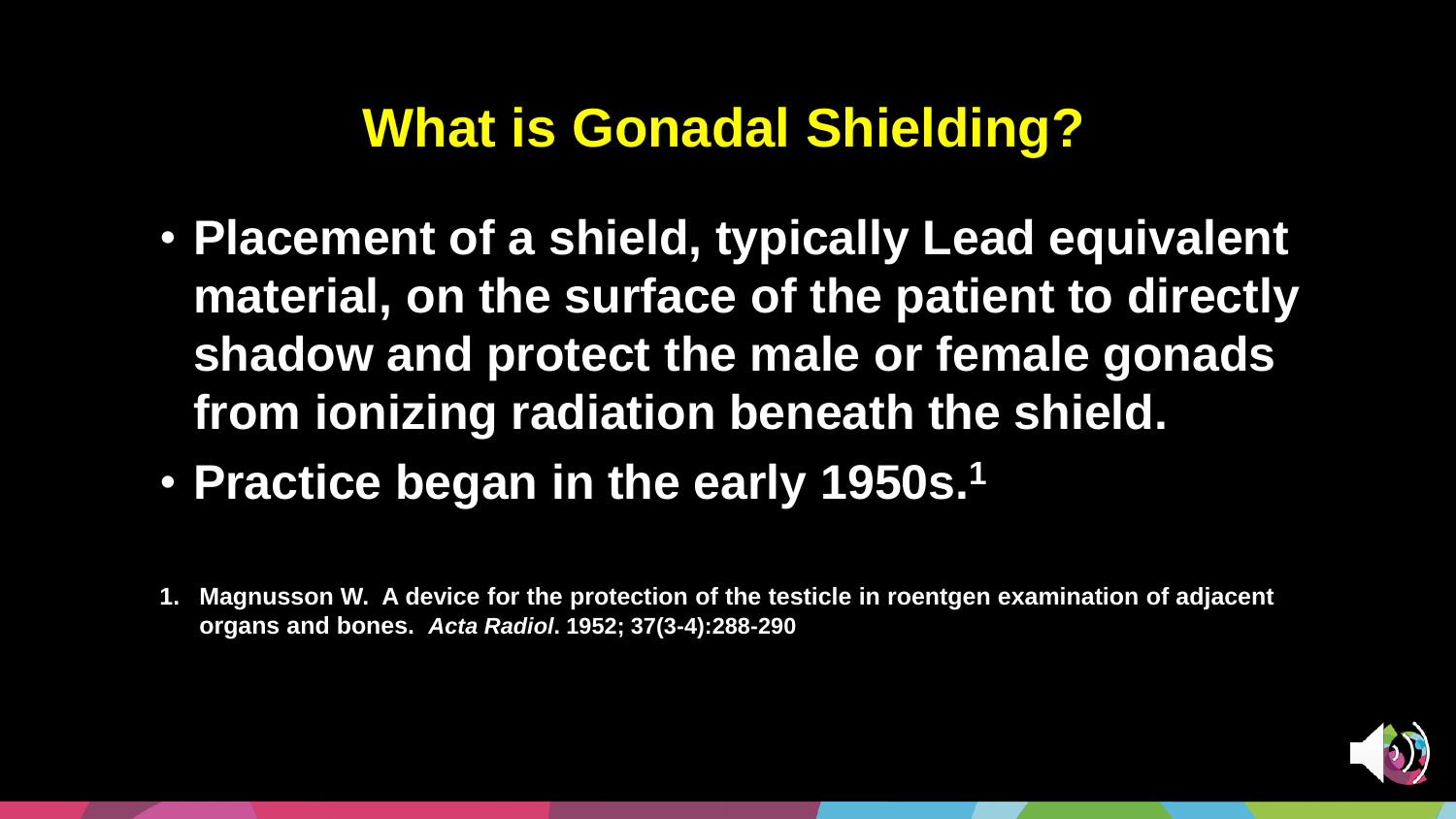#### **Historical Perspective**

- **Radiation doses from diagnostic x-ray examinations are ~ 20 - 25<sup>1</sup> times less radiation today: 1951 vs 2020**
	- **Adult KUB: 1951 ~ 11 – 12 mGy<sup>2</sup> 2020 ~ 0.5 mGy air Kerma**

## • **Newborn KUB: 1951 ~ 1.4 mGy<sup>3</sup> 2020 ~ 0.07 mGy air Kerma**

**Jeukens C, et.al. Gonadal shielding in pelvic radiography: modern optimized x-ray systems might allow discontinuance. Insights Imaging. 2020:11(1):15. Handloser JS, Love RA. Radiation Doses from Diagnostic Studies. Radiology 57: 1951, pp. 252-254. Billings MS, Norman A, Greenfield MA. Gonad Dose During Routine Roentgenography 69: 1957, pp. 37-41.**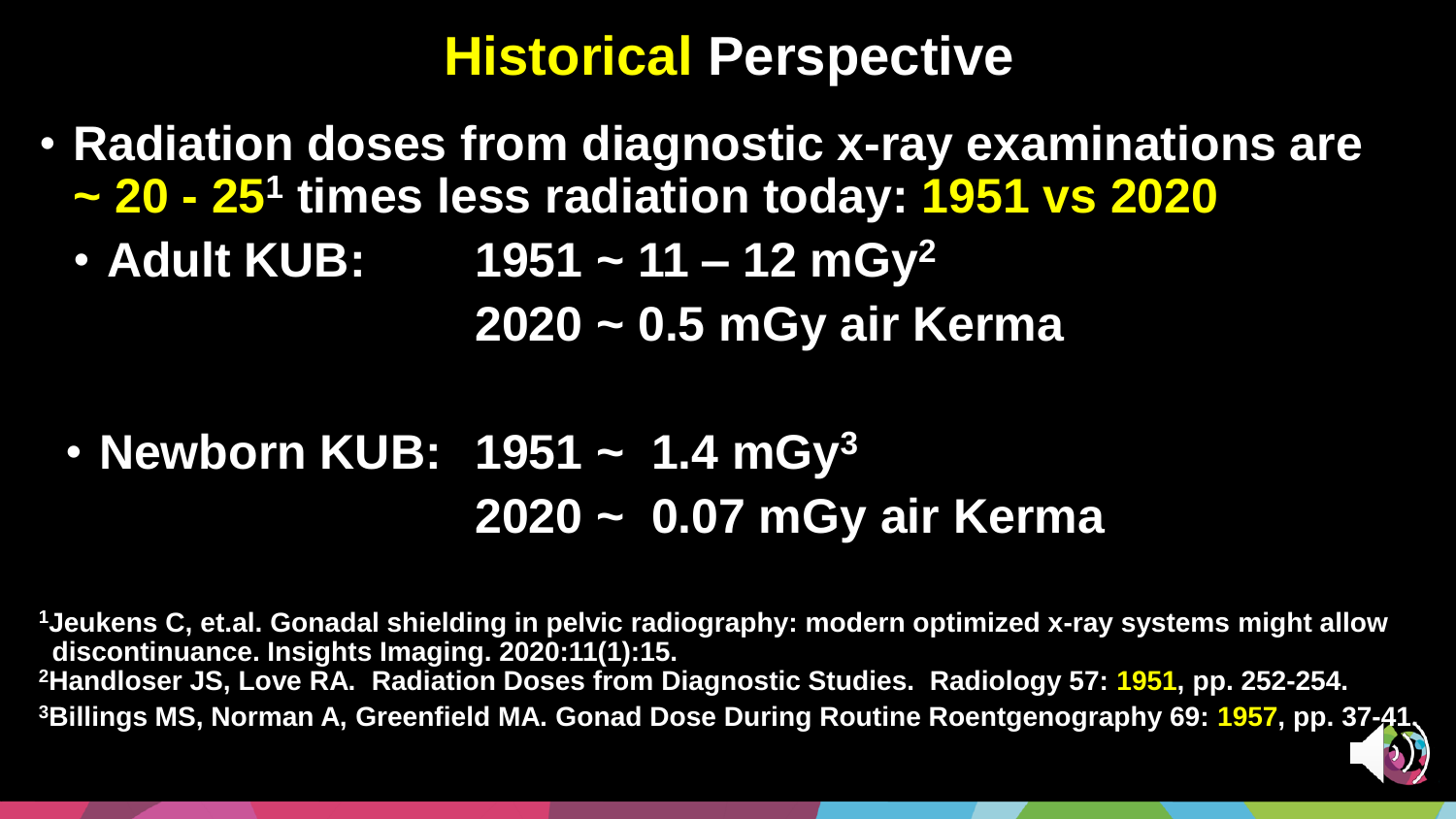## **How Effective are Properly Aligned Gonadal Shields?**

D)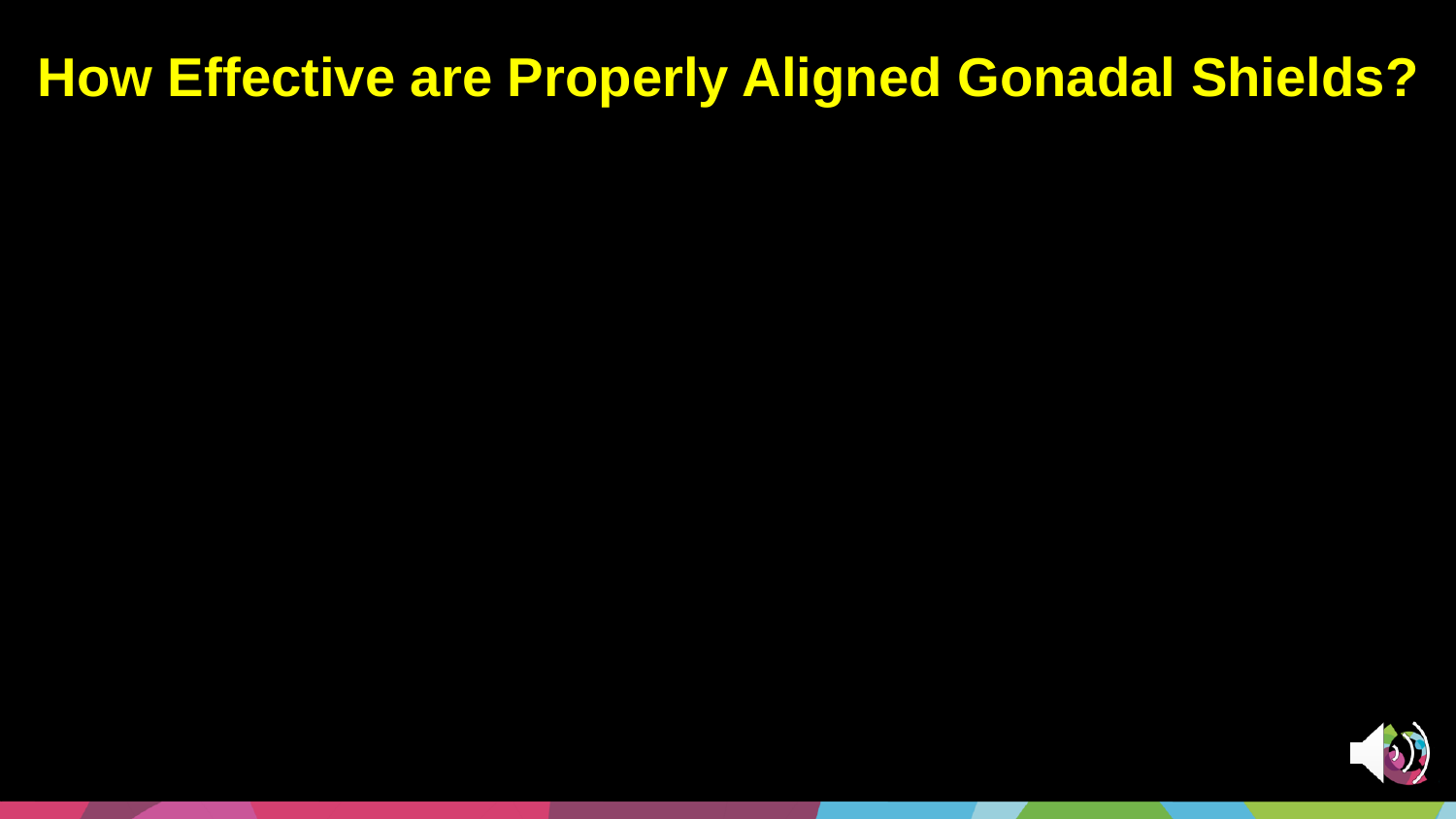# **How Effective are Properly Aligned Gonadal Shields?**

- **Abdominal Doses with Gonadal Shields: Monte Carlo Simulation<sup>1</sup>**
- **Three ATOM CIRS anthropomorphic Phantoms**
	- **Contain tissue equivalent major organs**

|                  | AP (cm) | LAT (cm)  |
|------------------|---------|-----------|
| • Adult male     | 23      | <b>KY</b> |
| • 5 yr-old child | 14      | И5        |
| • Newborn        | Ŀ       | 10.5      |

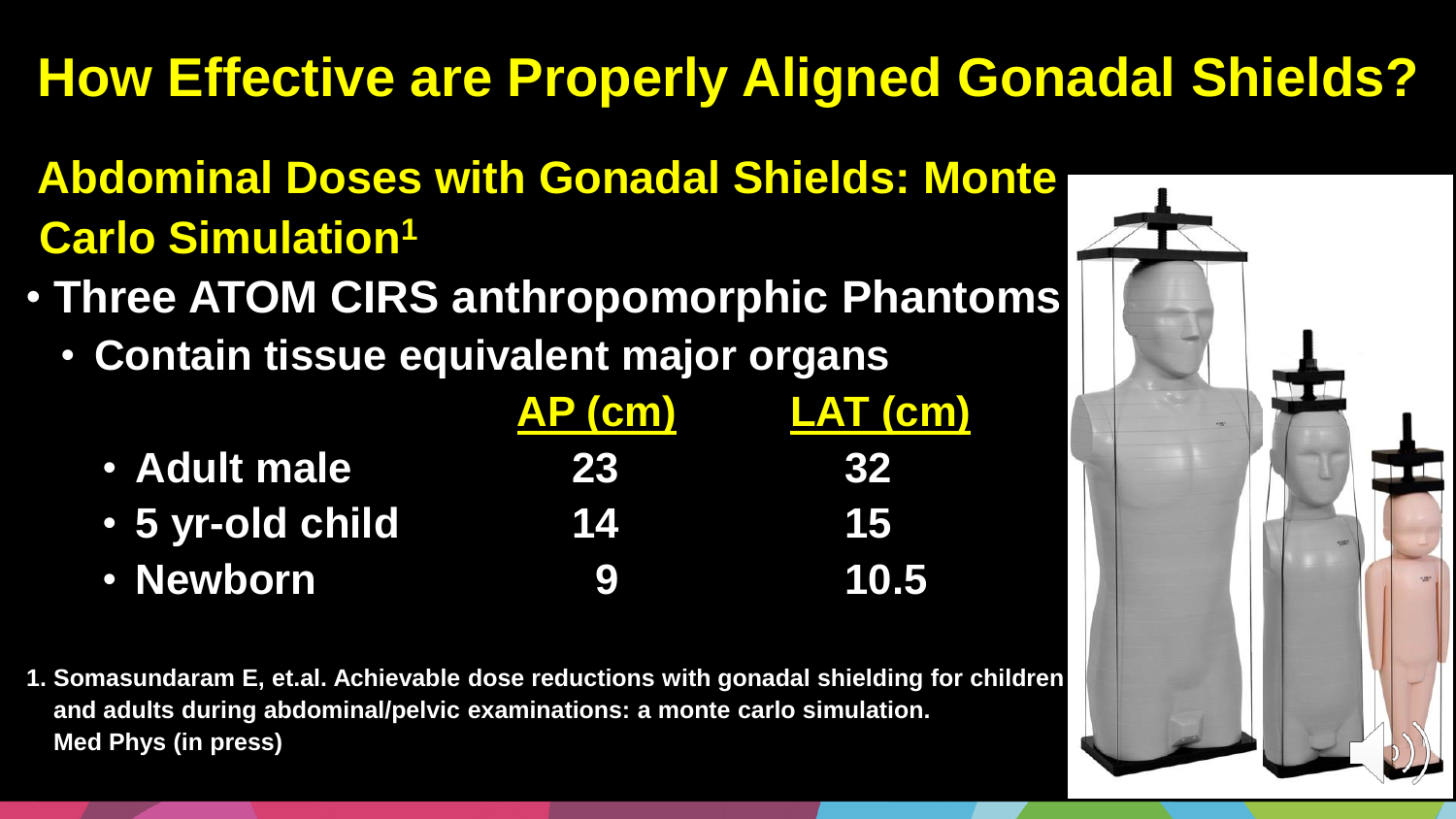**Abdominal Doses with Gonadal Shields: Monte Carlo Simulation<sup>1</sup>**

• **Three Circular shields equivalent to 0.5 mm Pb**

|                  | <b>Radius</b> | <b>Area</b>            |
|------------------|---------------|------------------------|
| · Adult male     | <b>4.2 cm</b> | $155 \text{ cm}^2$     |
| • 5 yr-old child | <b>3.6 cm</b> | $\sim 40 \text{ cm}^2$ |
| · Newborn        | <b>2.5 cm</b> | $20 \, \text{cm}^2$    |

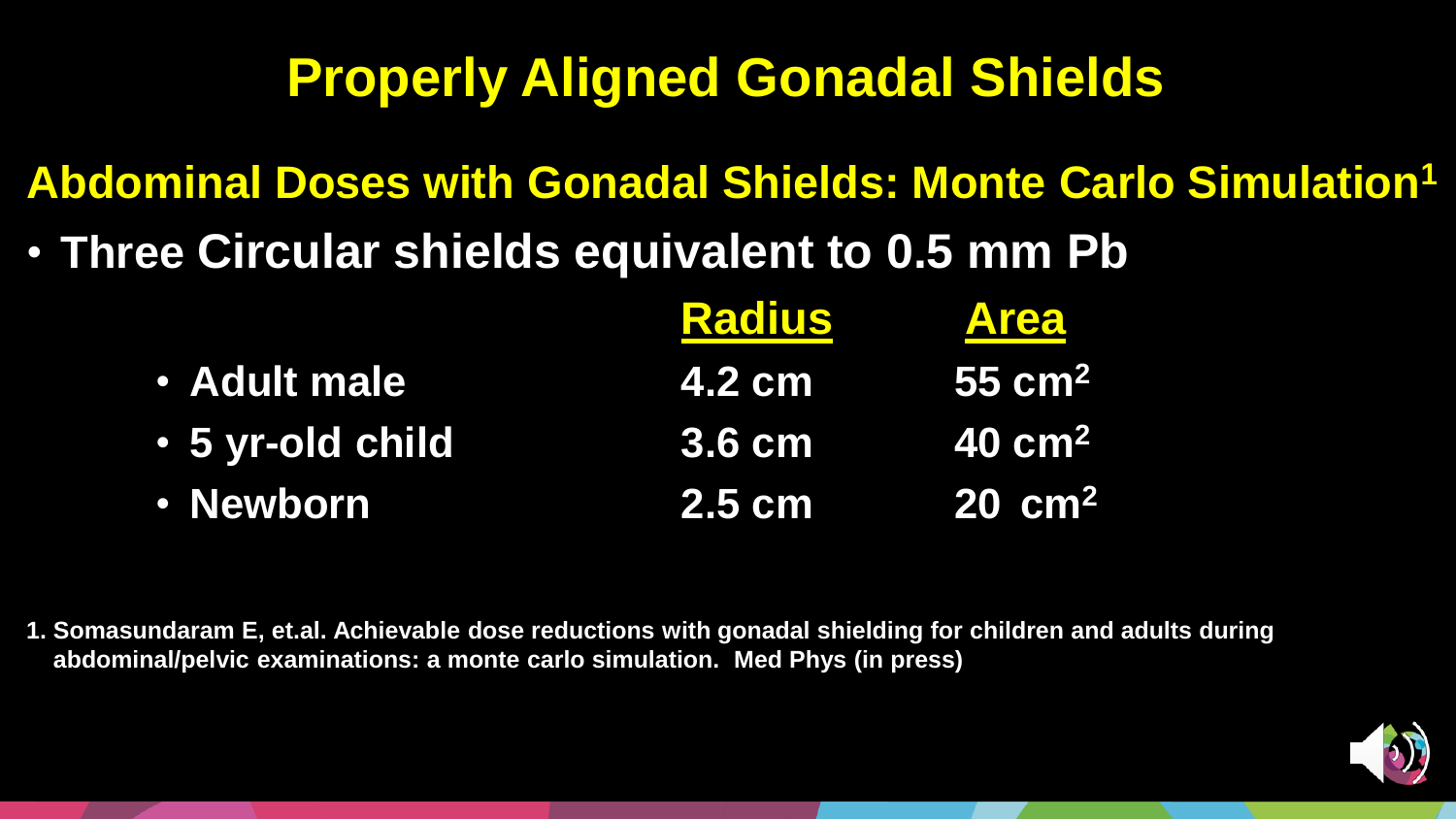**Abdominal Doses with Gonadal Shields: Monte Carlo Simulation<sup>1</sup>**

#### • **Clinical X-ray Field Areas**

- **Adult male 1376 cm<sup>2</sup>**
- **5 yr-old child 459 cm<sup>2</sup>**
- **Newborn 126 cm<sup>2</sup>**
- 

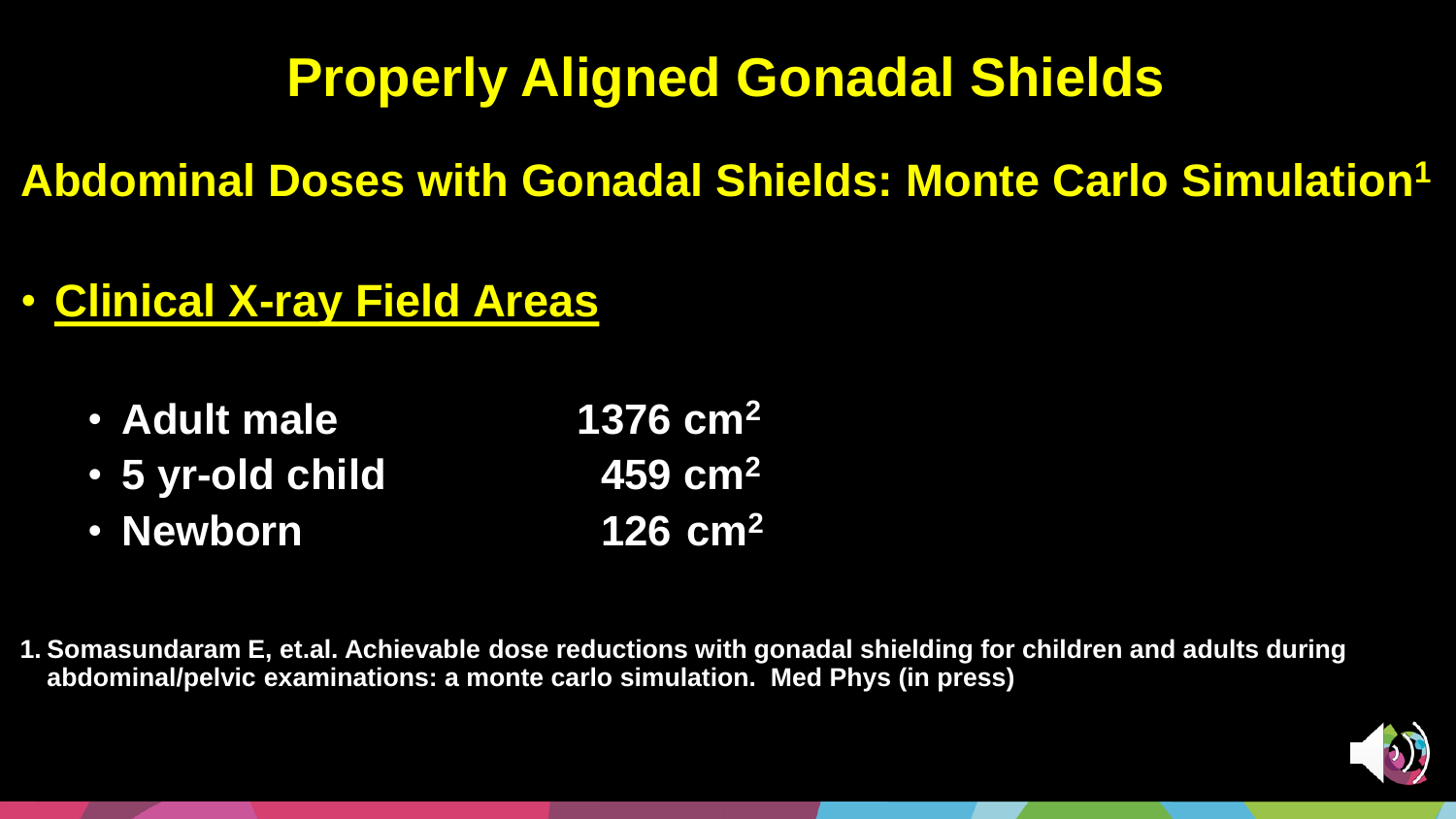**Abdominal Doses with Gonadal Shields: Monte Carlo Simulation<sup>1</sup>**

| <b>• Standard Beam Filtration</b> |            | <b>Patient Air</b>     |                     |  |
|-----------------------------------|------------|------------------------|---------------------|--|
|                                   |            |                        | KVp mAs Kerma (mGy) |  |
| <b>Adult male</b>                 |            | 87 10                  | <b>1.6</b>          |  |
| 5 yr-old child                    | 79         | $\boldsymbol{\Lambda}$ | 0.39                |  |
| <b>Newborn</b>                    | <b>VIA</b> | $\mathbf{2}$           | 0.17                |  |

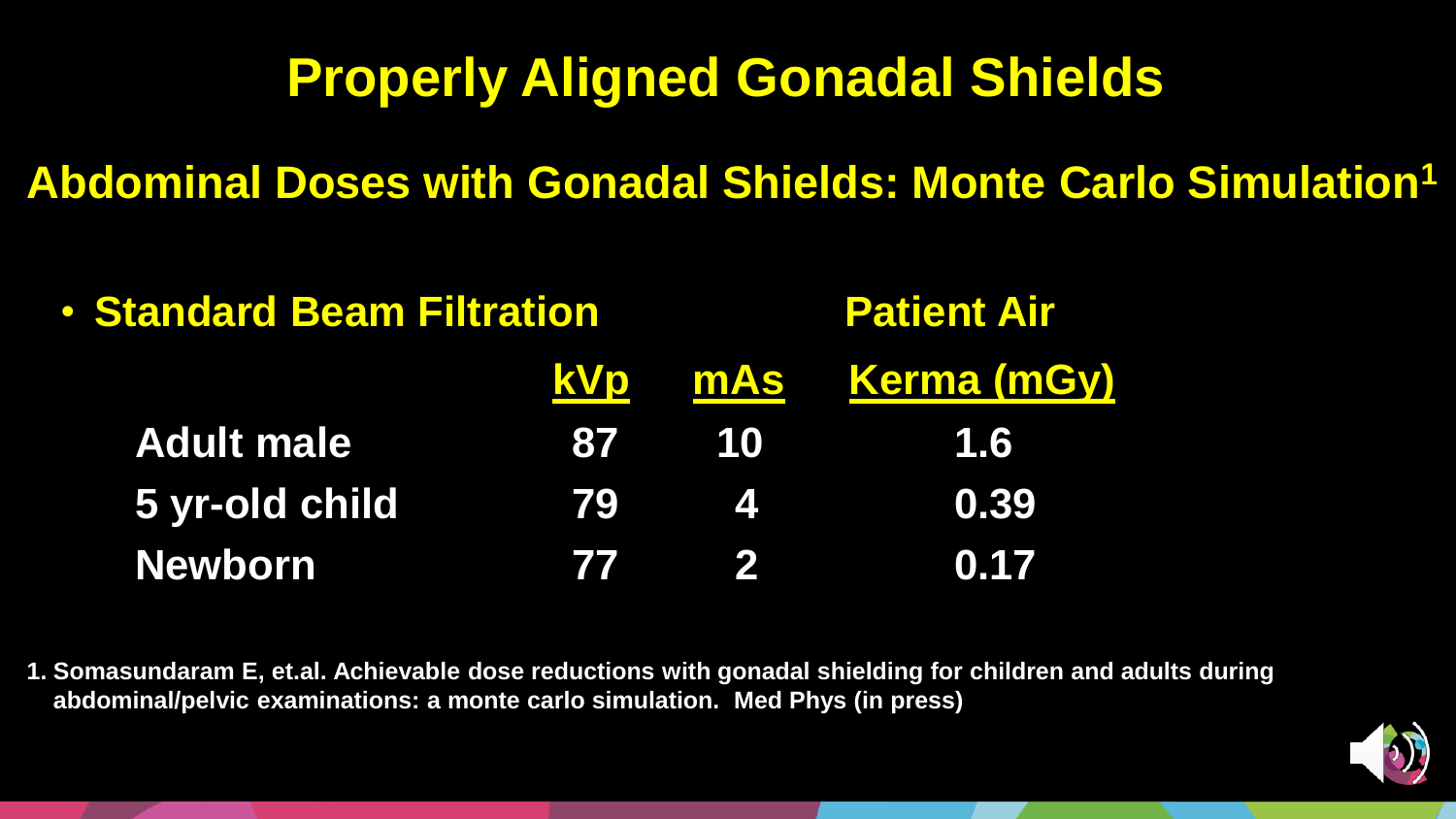**Abdominal Doses with Gonadal Shields: Monte Carlo Simulation<sup>1</sup>**

• **Added Filtration: 0.1 mm Cu + 1 mm Al Patient Air** 

|                   | <b>kVp</b>  | <b>mAs</b> | <b>Kerma (mGy)</b> |
|-------------------|-------------|------------|--------------------|
| <b>Adult male</b> | <b>1877</b> | 16         | 1.2                |
| 5 yr-old child    | 79          | 6.3        | 0.28               |
| <b>Newborn</b>    | 77          | kw         | 0.12               |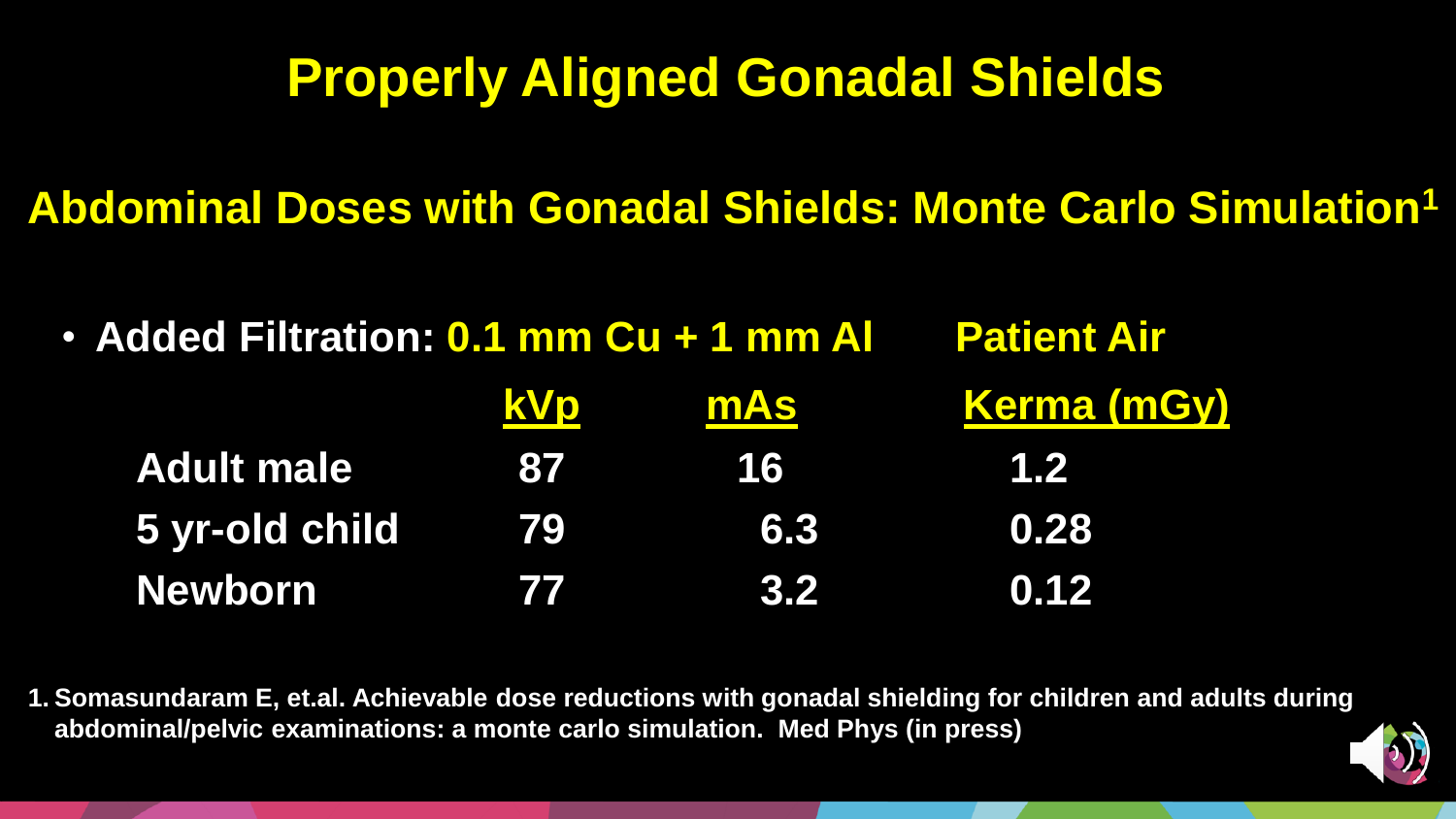**Abdominal Doses with Gonadal Shields: Monte Carlo Simulation<sup>1</sup>**

**Air Kerma (µGy) Entrance Air Kerma**

**at Image Receptor Reduction with Added Filter**

• **Radiographic Techniques designed to deliver a constant entrance air Kerma to the image receptor for a given phantom**

| <b>Adult male</b>     |     | <b>29%</b> |
|-----------------------|-----|------------|
| 5 yr-old child        | 4.5 | <b>29%</b> |
| <b>Newborn infant</b> | 151 | <b>29%</b> |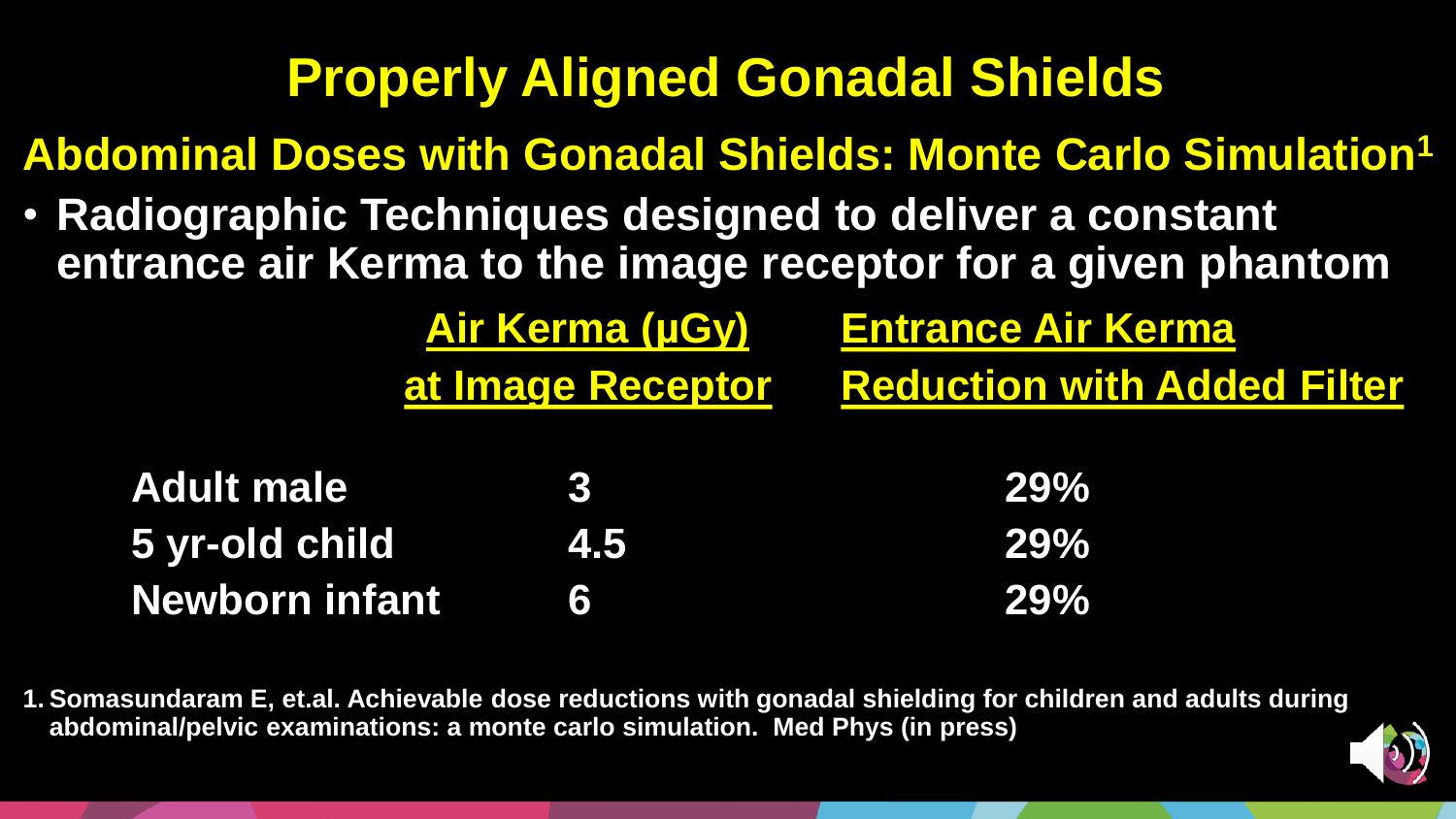|                                             |              |        | <b>Abdominal Doses with Gonadal Shields: Monte Carlo Simulation1</b>     |  |
|---------------------------------------------|--------------|--------|--------------------------------------------------------------------------|--|
| <b>• Standard Filtration WITHOUT Shield</b> |              |        | <b>Percent Depth</b>                                                     |  |
|                                             | Dose (mGy)   |        | <b>Reduction</b>                                                         |  |
|                                             | <b>Ovary</b> | Testes | <b>Ovary/Testes</b>                                                      |  |
| <b>Adult male</b>                           | 0.54         | 1.81   | 30%                                                                      |  |
| 5 yr-old child                              | 0.16         | 0.45   | 36%                                                                      |  |
| <b>Newborn infant</b>                       | 0.09         | 0.16   | 56%                                                                      |  |
|                                             |              |        | Due to shielding of overlying soft tissue. Effect less for small patient |  |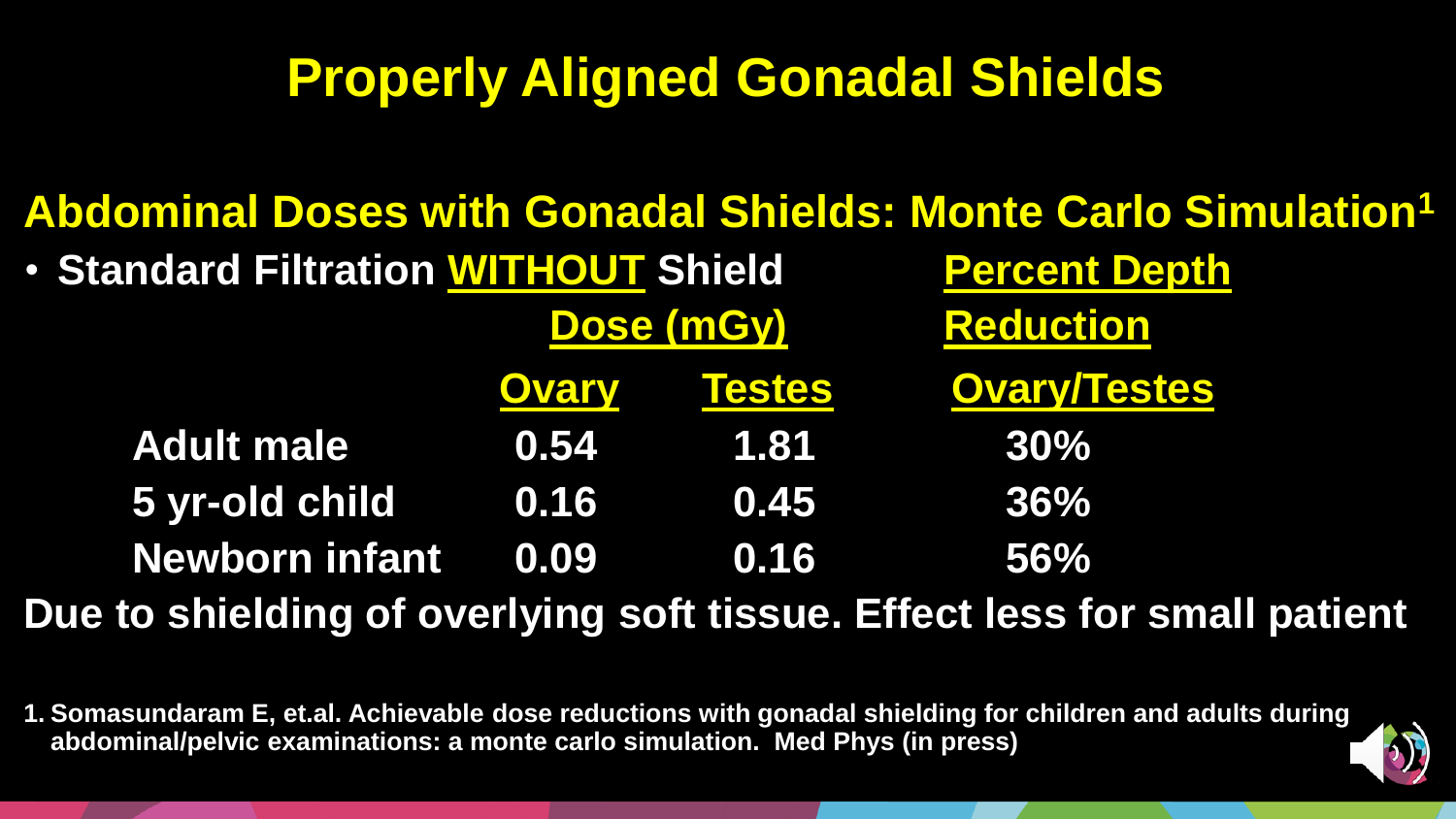



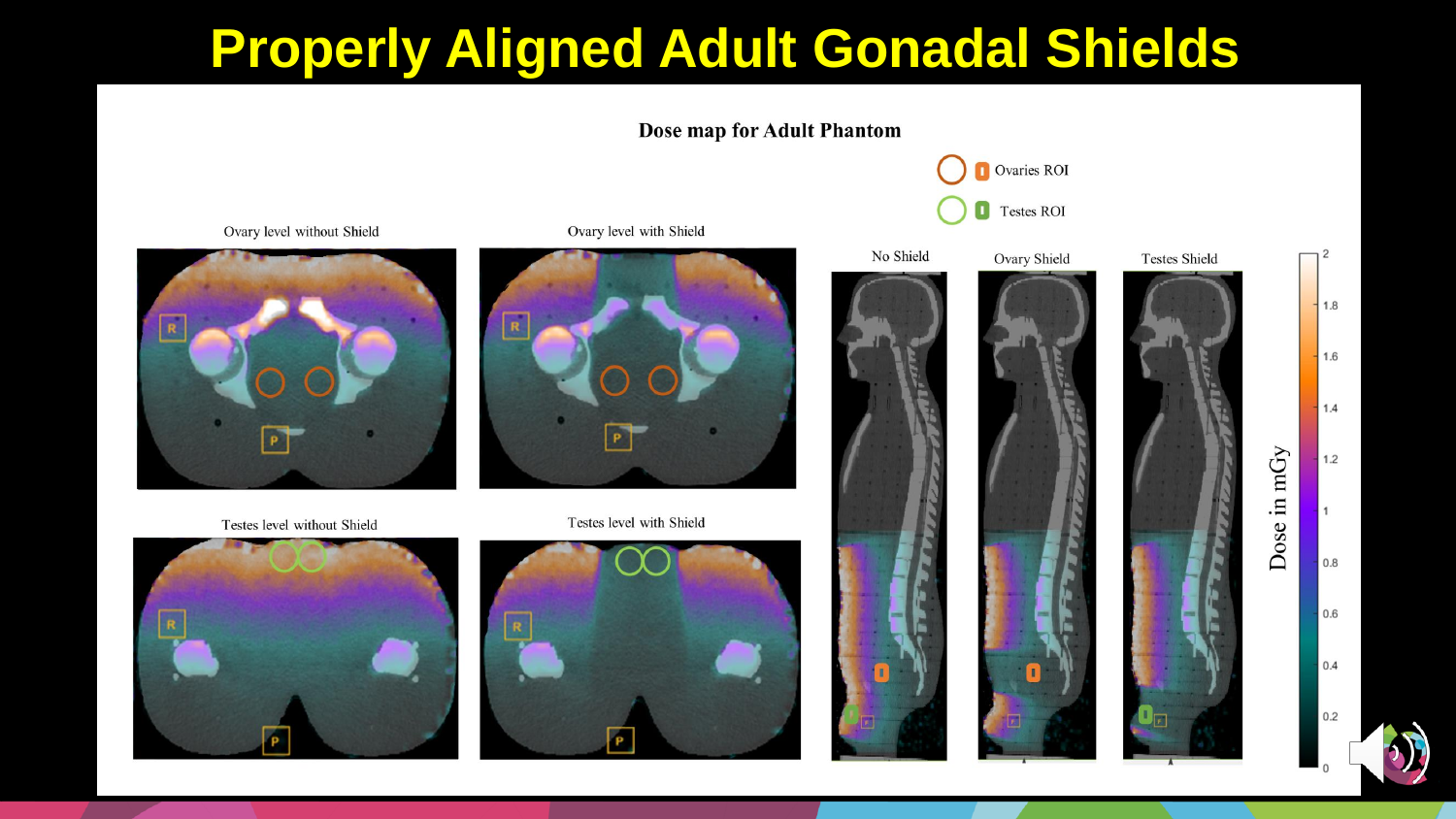#### **Abdominal Doses with Gonadal Shields: Monte Carlo Simulation<sup>1</sup>**

• **Standard Filtration with Shield Shielded Shielded Shielded** 

|                       | <b>Dose (mGy)</b> |               | <b>Percent Reduction</b> |               |
|-----------------------|-------------------|---------------|--------------------------|---------------|
|                       | <b>Ovary</b>      | <b>Testes</b> | <b>Ovary</b>             | <b>Testes</b> |
| <b>Adult male</b>     | 0.23              | 0.28          | $57\%$                   | 85%           |
| 5 yr-old child        | 0.06              | 0.04          | 63%                      | $91\%$        |
| <b>Newborn infant</b> | 0.02              | 0.02          | <b>78%</b>               | 88%           |

#### **Why is effectiveness of shielding greater for the Testes as opposed to the Ovaries?**

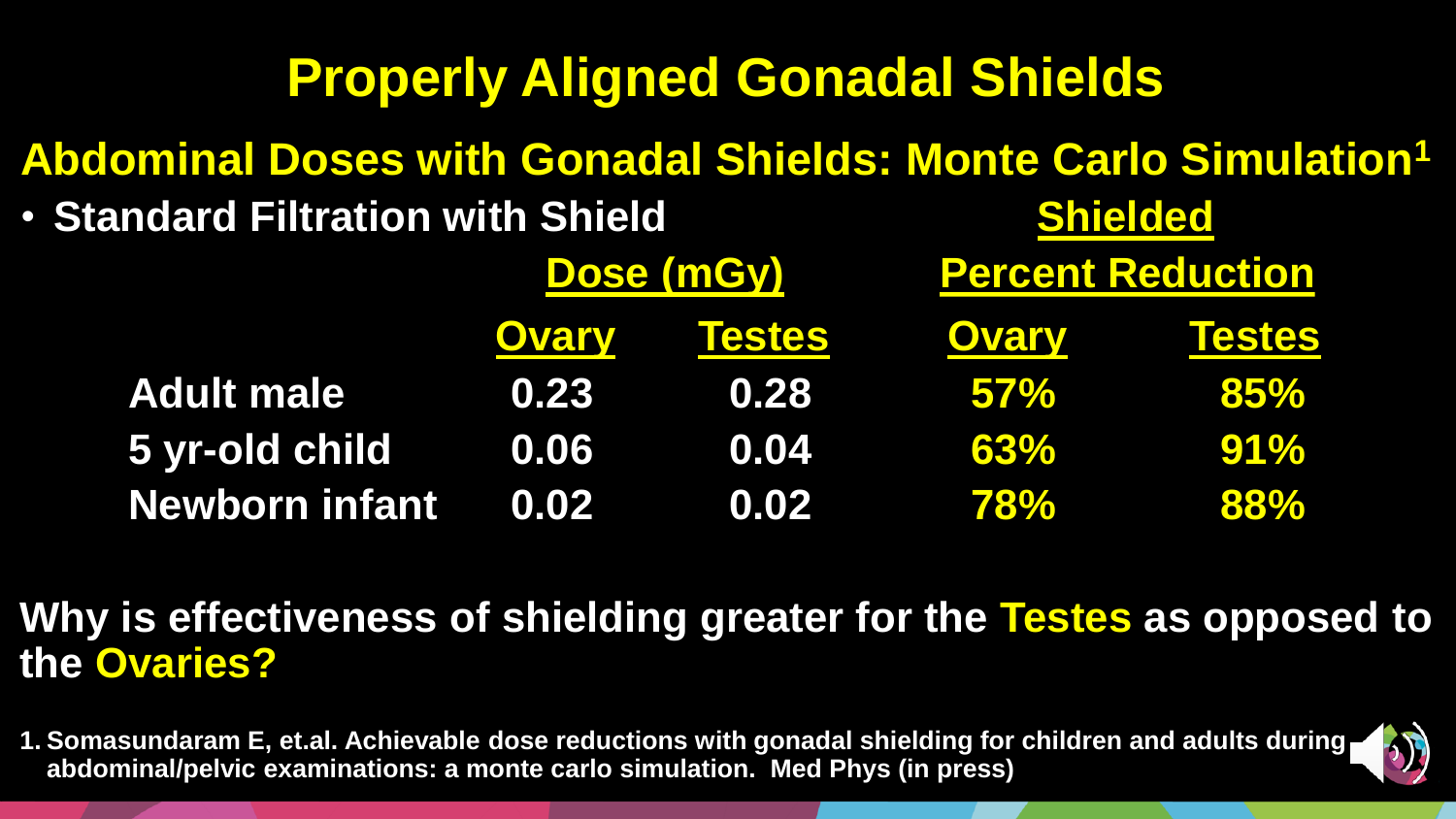- **Why is effectiveness of shielding always greater for the Testes as opposed to the Ovaries?**
	- **As x-rays penetrate to greater depth, scatter radiation builds up as the primary x-rays scatter and are removed from the x-ray beam**
		- **Scatter/Primary increases with Depth**
		- **Phantoms: S/P = 1 - 1.5 for Ovaries<sup>1</sup> S/P = 0.6 for Testes<sup>1</sup> Dose to unshielded Testes substantially due to primary while dose to Ovaries substantially due to scatter.**
- **1. Somasundaram E, et.al. Achievable dose reductions with gonadal shielding for children and adults during abdominal/pelvic examinations: a monte carlo simulation. Med Phys (in press)**

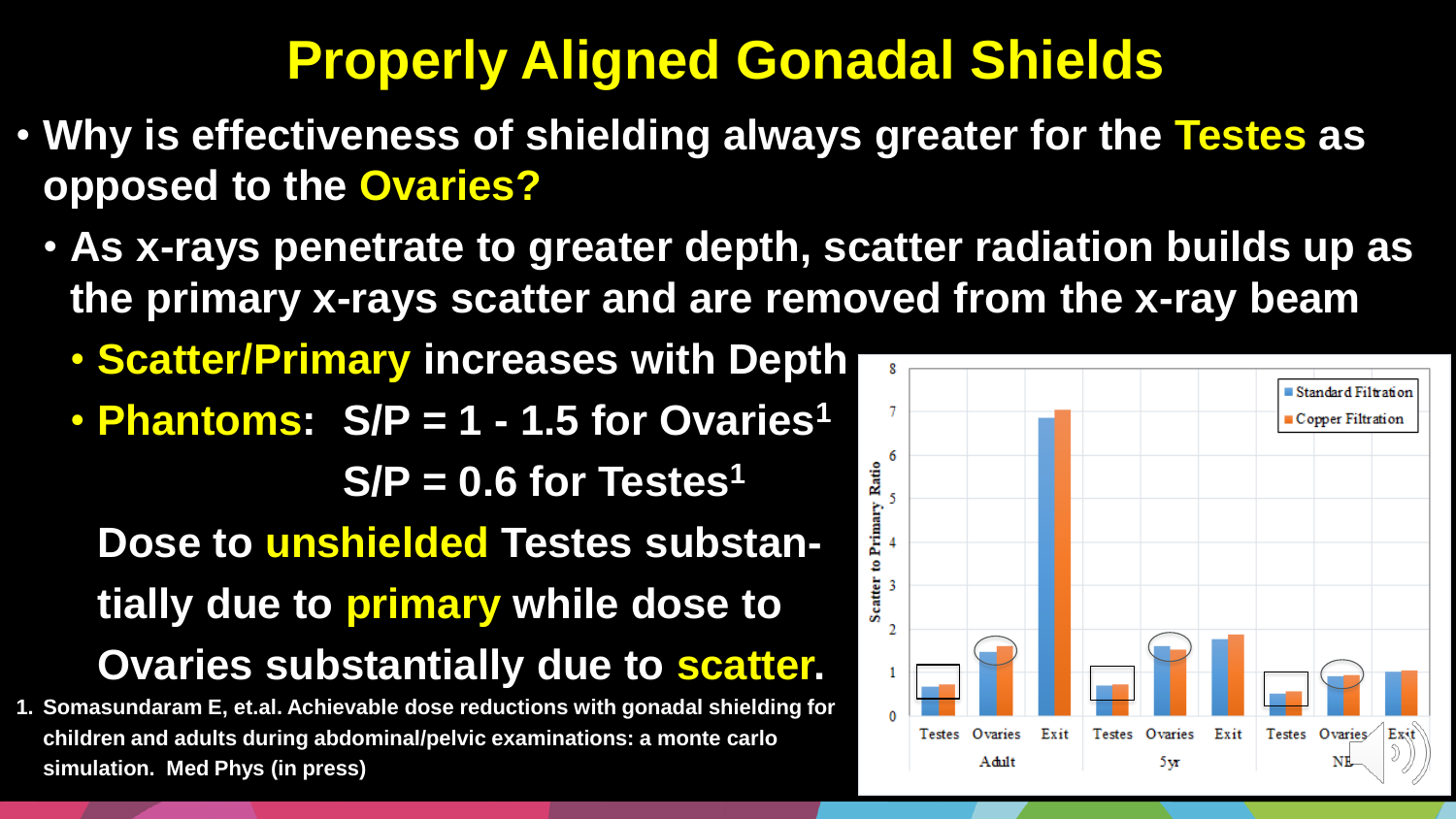#### • **Male**

- **Testes near surface and close together**
- **Shield stops substantially all primary xrays hitting it,**
- **but none of scatter x-rays from outside the shielded area**
- **One scattered x-ray of all drawn delivers dose to one of testes.**
- **Testes tucked within protected region below the shield protects from all primary and most of scattered x-rays.**

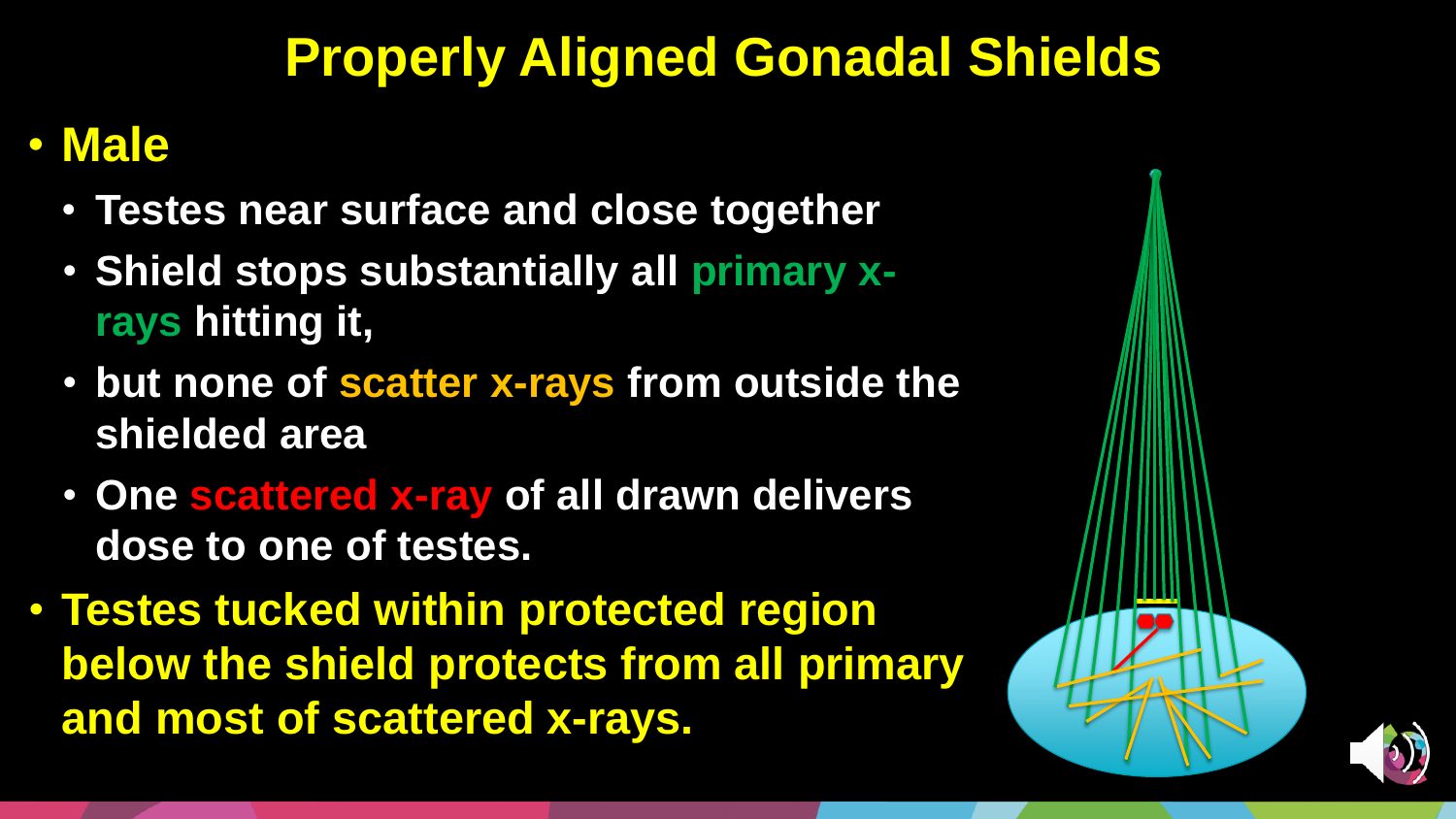#### • **Female**

- **Ovaries near at mid depth and not necessarily on the midline.**
- **Shield stops substantially all primary x-rays hitting it,**
- **but none of scatter x-rays from outside the shielded area**
- **Five scattered x-rays of all drawn deliver dose to the ovaries.**
- **Ovaries are not effectively protected from increased levels of scattered x-rays at mid depth within the patient.**

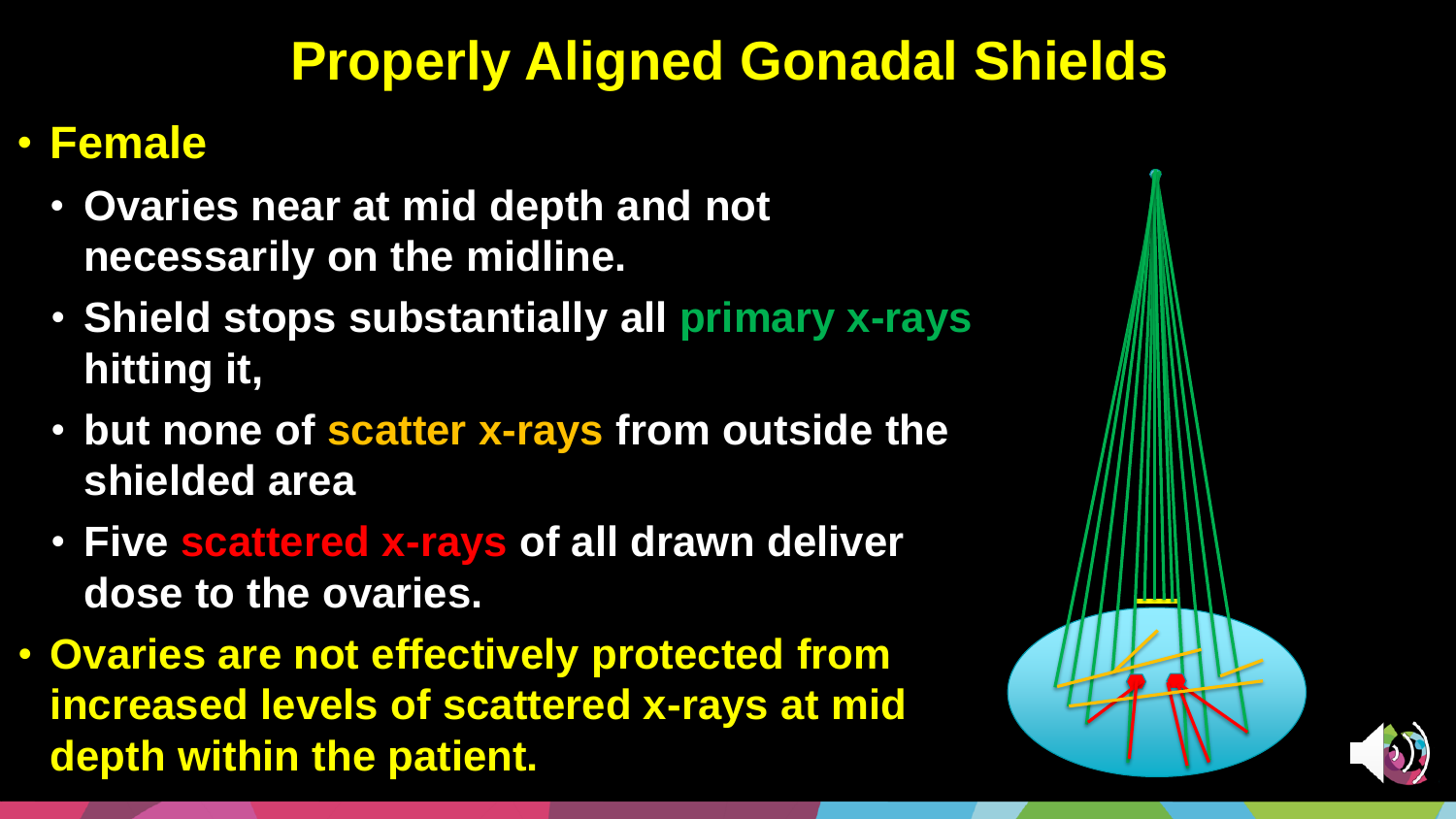• **Prior discussion is about 'ideal' performance of gonadal shields which is seldom clinically achieved . . .** 



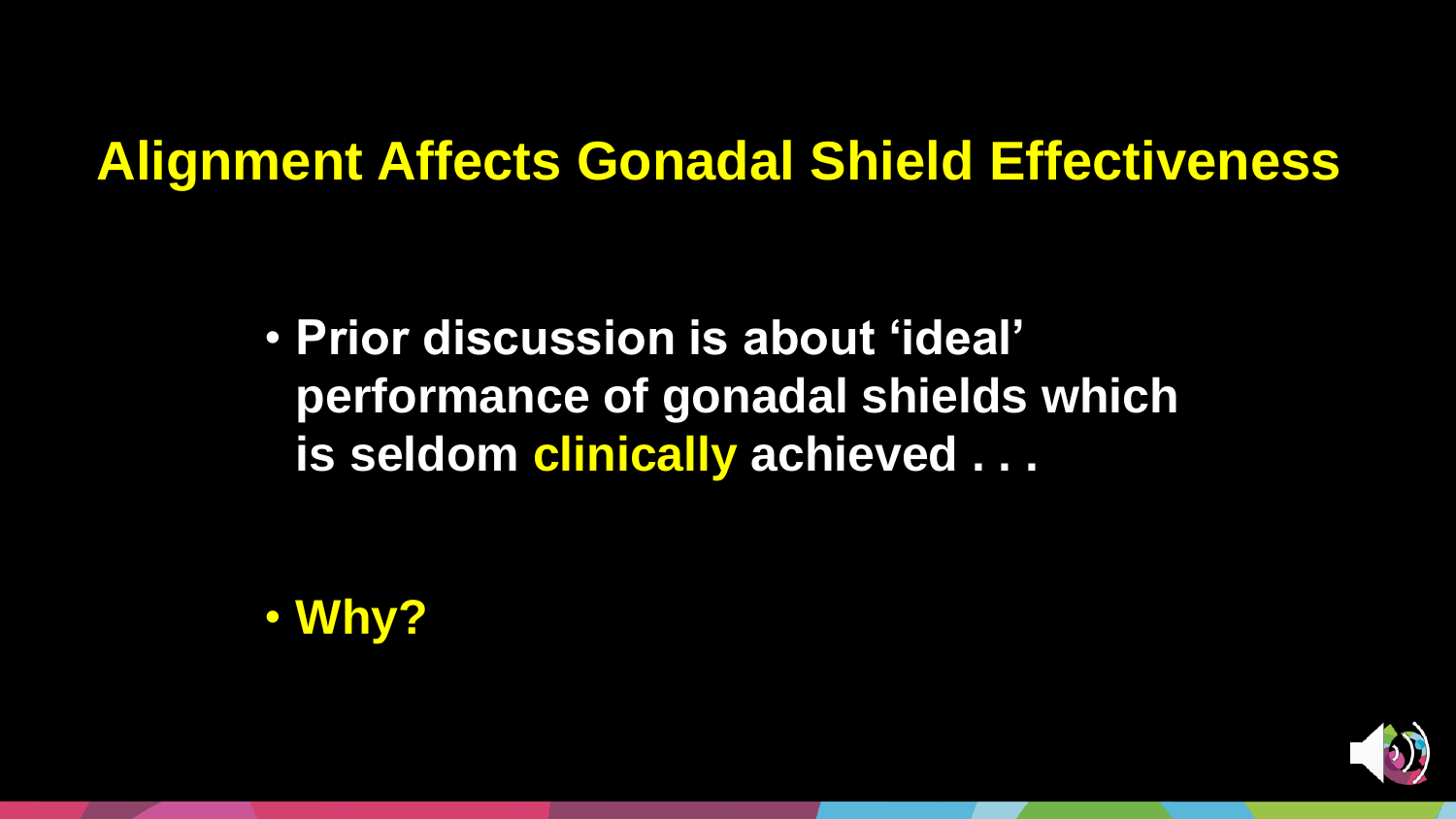- **Technologists use protocoled surface landmarks on the patient's body to position gonadal shields,**
	- **But, the actual location of the gonads varies greatly from patient to patient.**
	- **Technologist is asked to perform a very difficult task.**
- **Gonads not fully covered 52% and 85% of the time for males and females respectively.<sup>1</sup>**

<sup>1</sup>Karami V, Zabihzadeh M, Shams M, et.al. Gonadal shielding during pelvic radiography: a systematic review **meta-analysis. Arcg Urab Ned, 2017;20(2): 113 – 123**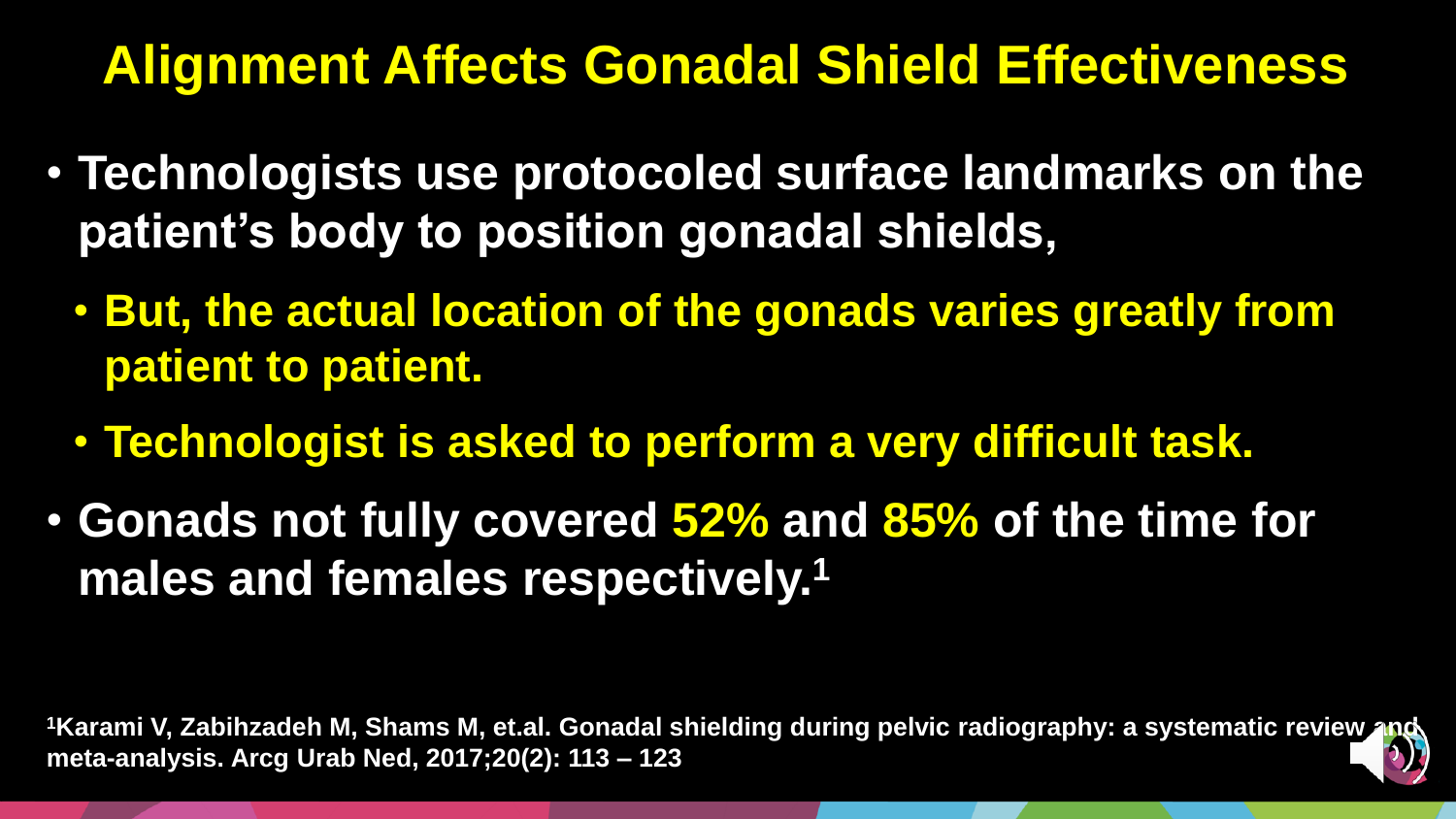#### • **Ideal Shielding:**

- **58% - 72% reduction for females**
- **85 – 90% reduction for males**

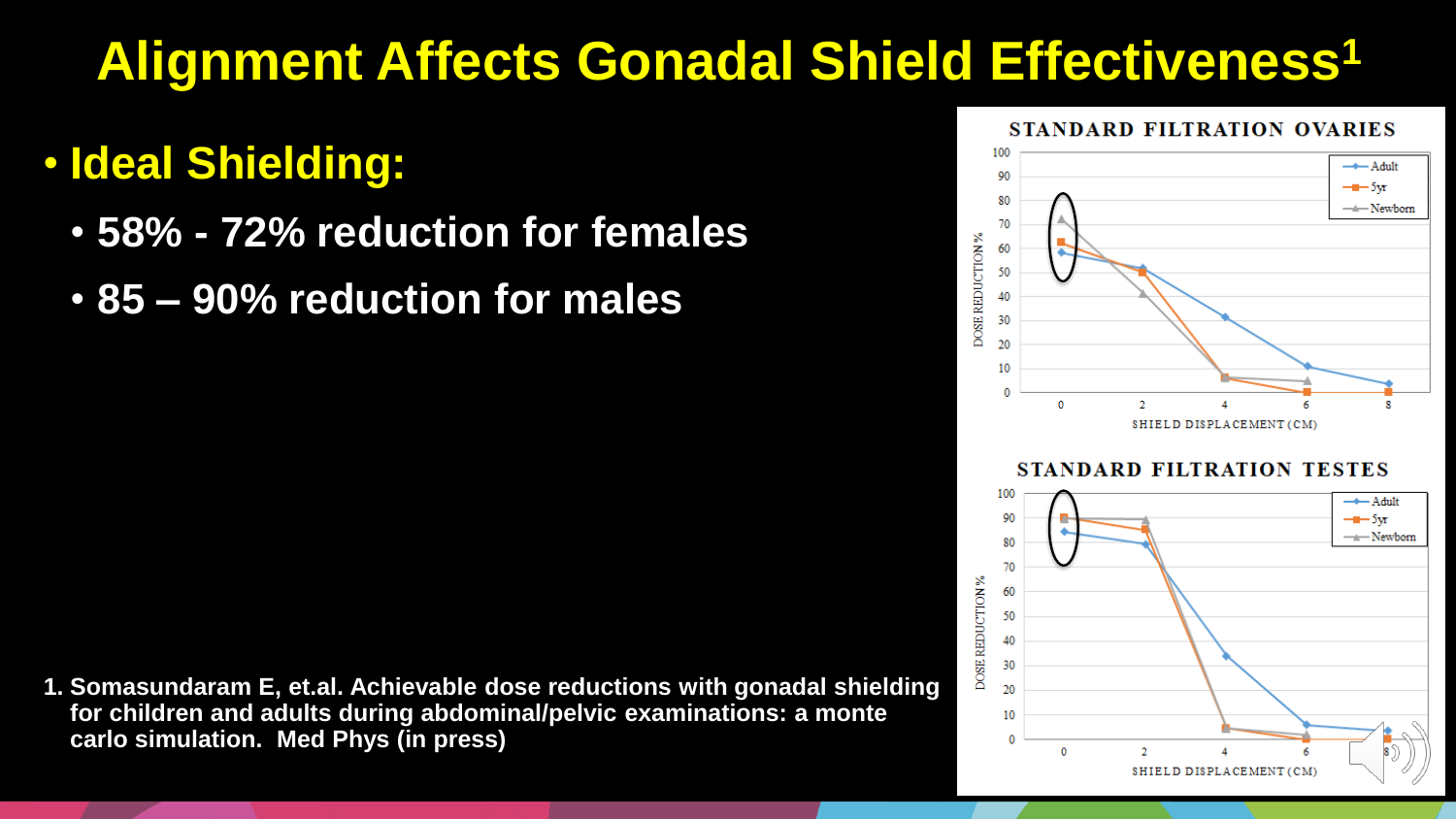#### • **Ideal Shielding:**

- **58% - 72% reduction for females**
- **85 – 90% reduction for males**
- **Misaligned Shielding:**
	- **2 cm: small effect for males, 10 – 40% loss of effectiveness for females<sup>1</sup>**

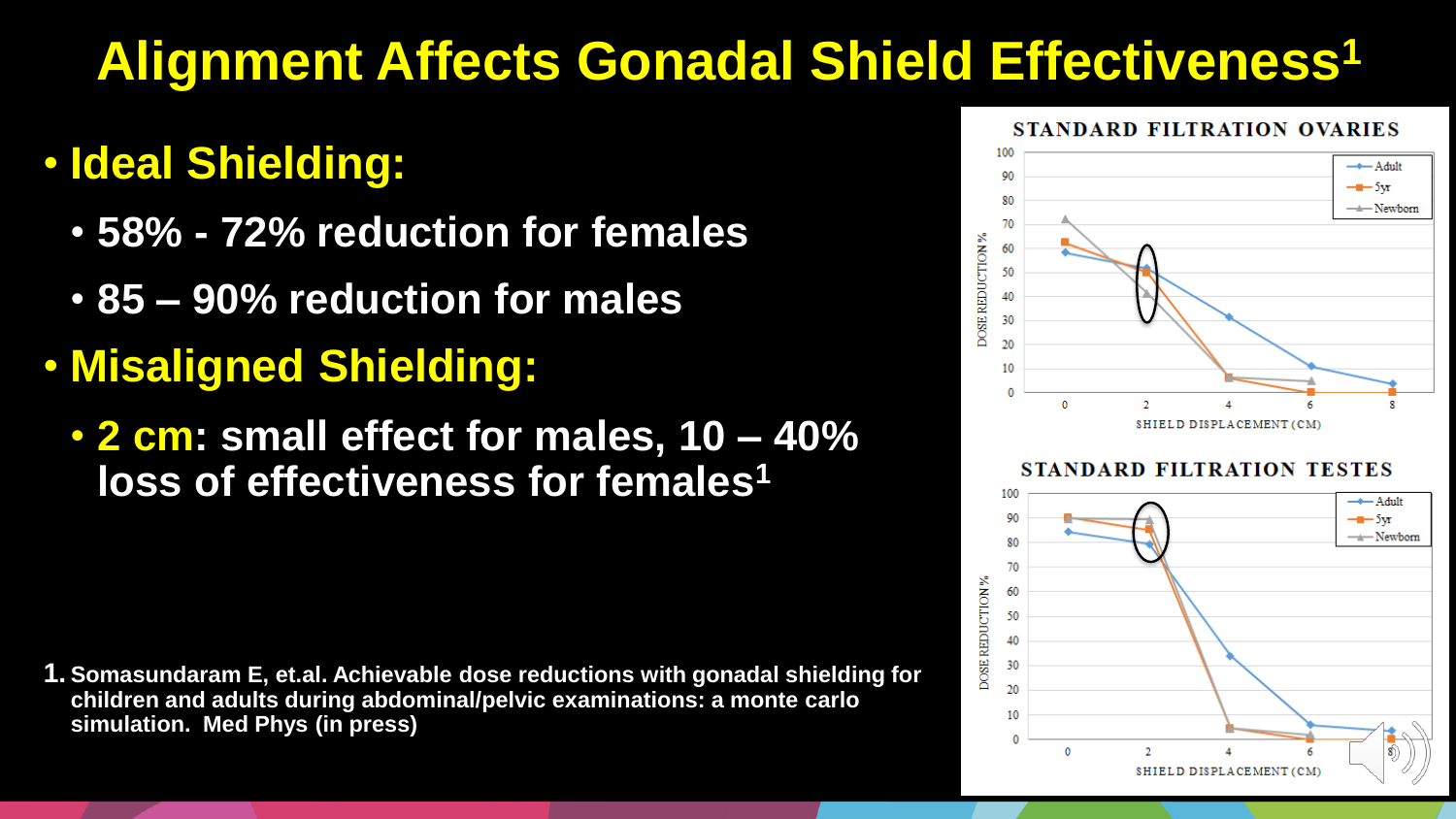## **Alignment Affects Gonadal Shield Effectiveness<sup>1</sup>** • **Ideal Shielding:**

- **58% - 72% reduction for females**
- **85 – 90% reduction for males**
- **Misaligned Shielding:**
	- **2 cm: small effect for males, 10 – 40% loss of effectiveness for females**
	- **4 cm: substantially reduced effectiveness for children; area of shields smaller**
		- **Some remaining effect for adults.<sup>1</sup>**
- **1. Somasundaram E, et.al. Achievable dose reductions with gonadal shielding for children and adults during abdominal/pelvic examinations: a monte carlo simulation. Med Phys (in press)**





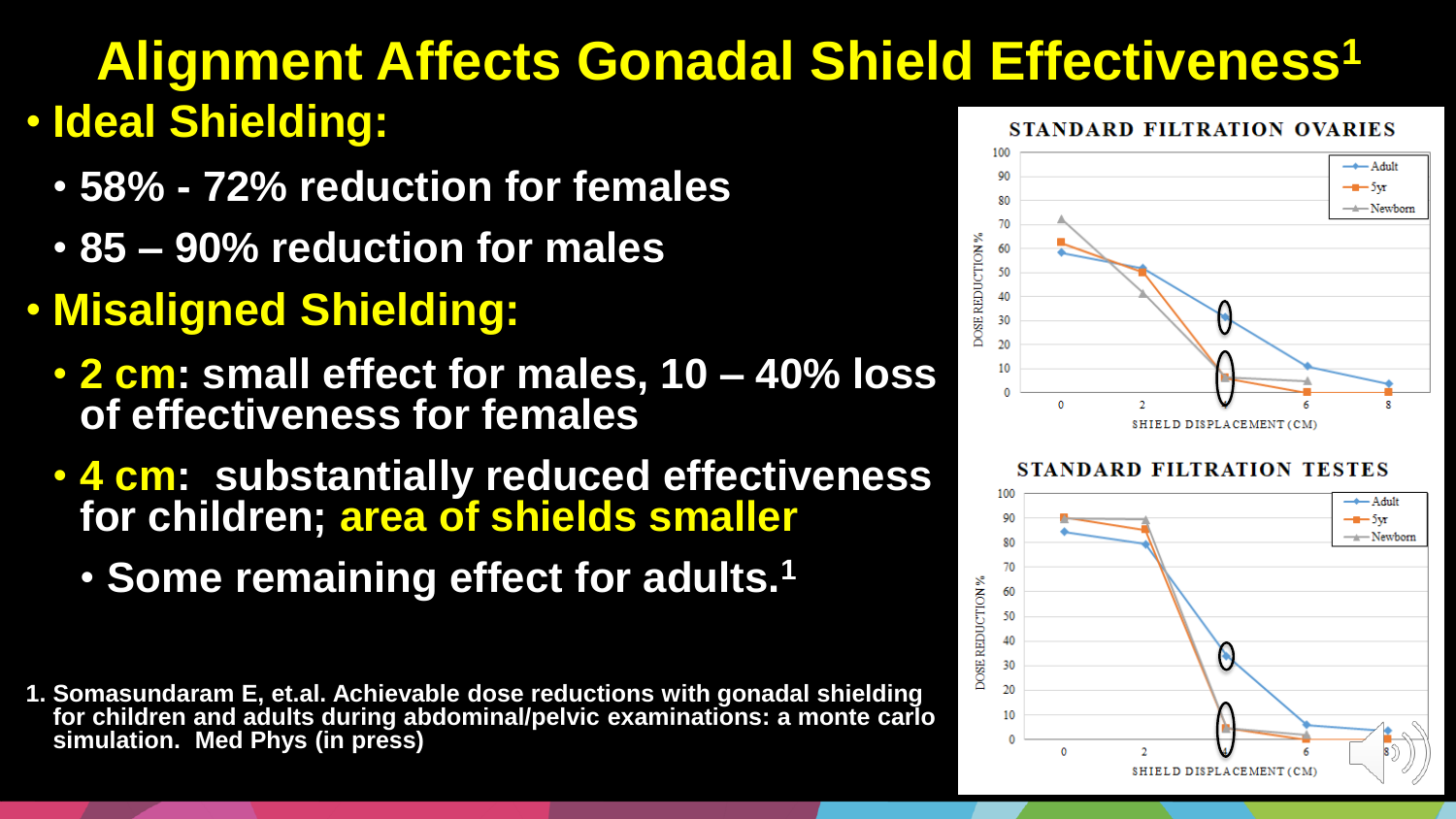## **Reconsidering the Value of Gonadal Shielding**

- **Believed reduced radiosensitivity of gonads**
	- **ICRP 103:**
		- **Gonadal tissue weighting factor reduced: 0.2 to 0.08**
		- **Colon, stomach, liver, and bone marrow same at 0.12.**
	- **Why are we shielding a less sensitive organ at the expense of more sensitive organs?**

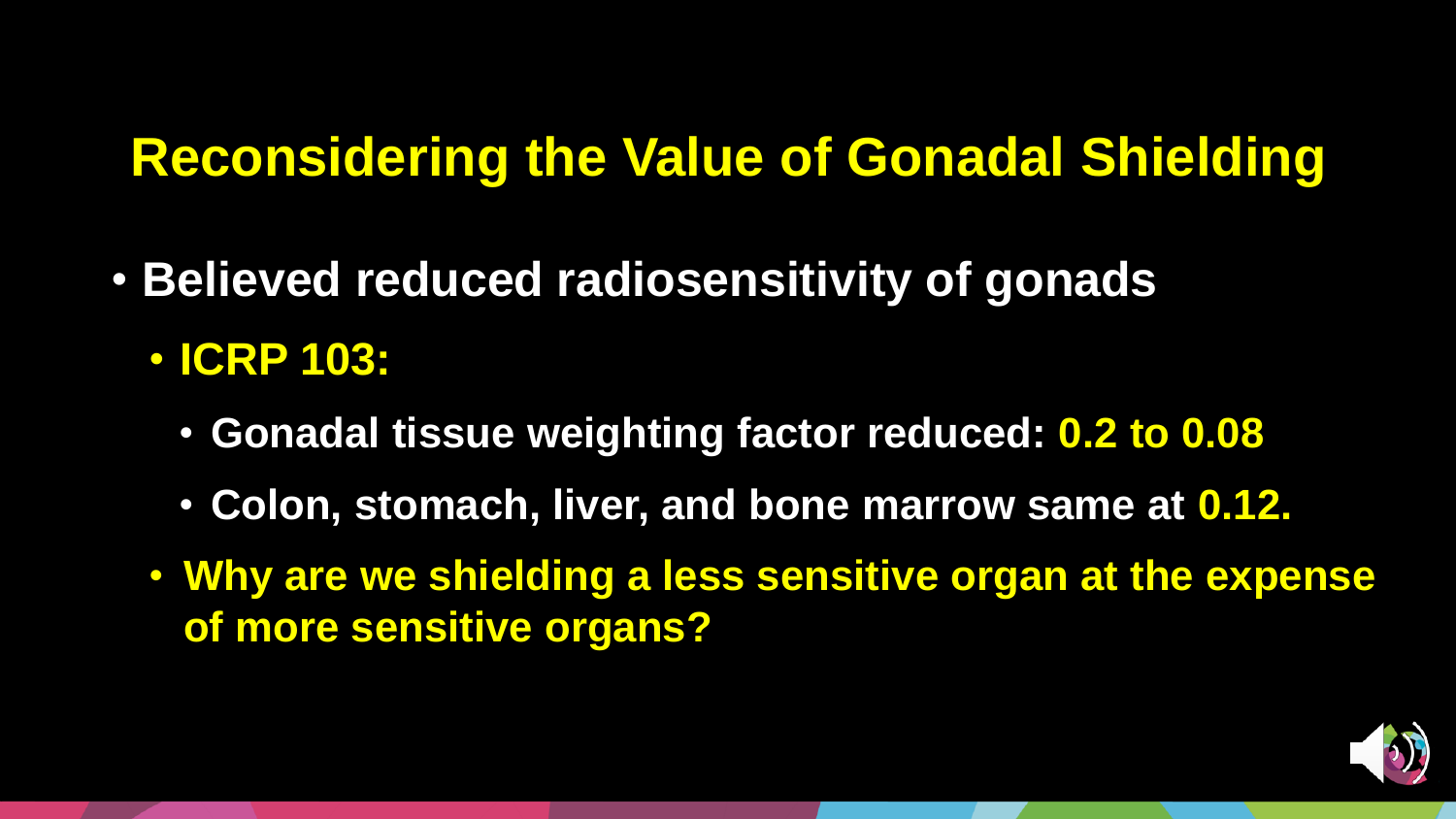#### **Reconsidering the Value of Gonadal Shielding**

**"Changing a 'tradition' is not easy. . . Patients expect . . . the best care possible.** 

**. . . care givers need to . . . help patients understand that their imaging experience should evolve to allow continued deliverance of the best care possible."<sup>1</sup>**

**<sup>1</sup>Strauss KJ, Gingold EL, Frush DP. Reconsidering the value of gonadal shielding during abdominal/pelvic radiography. J Am Coll Radiol. 2017 Dec; 14(12) pp 1635-6.**